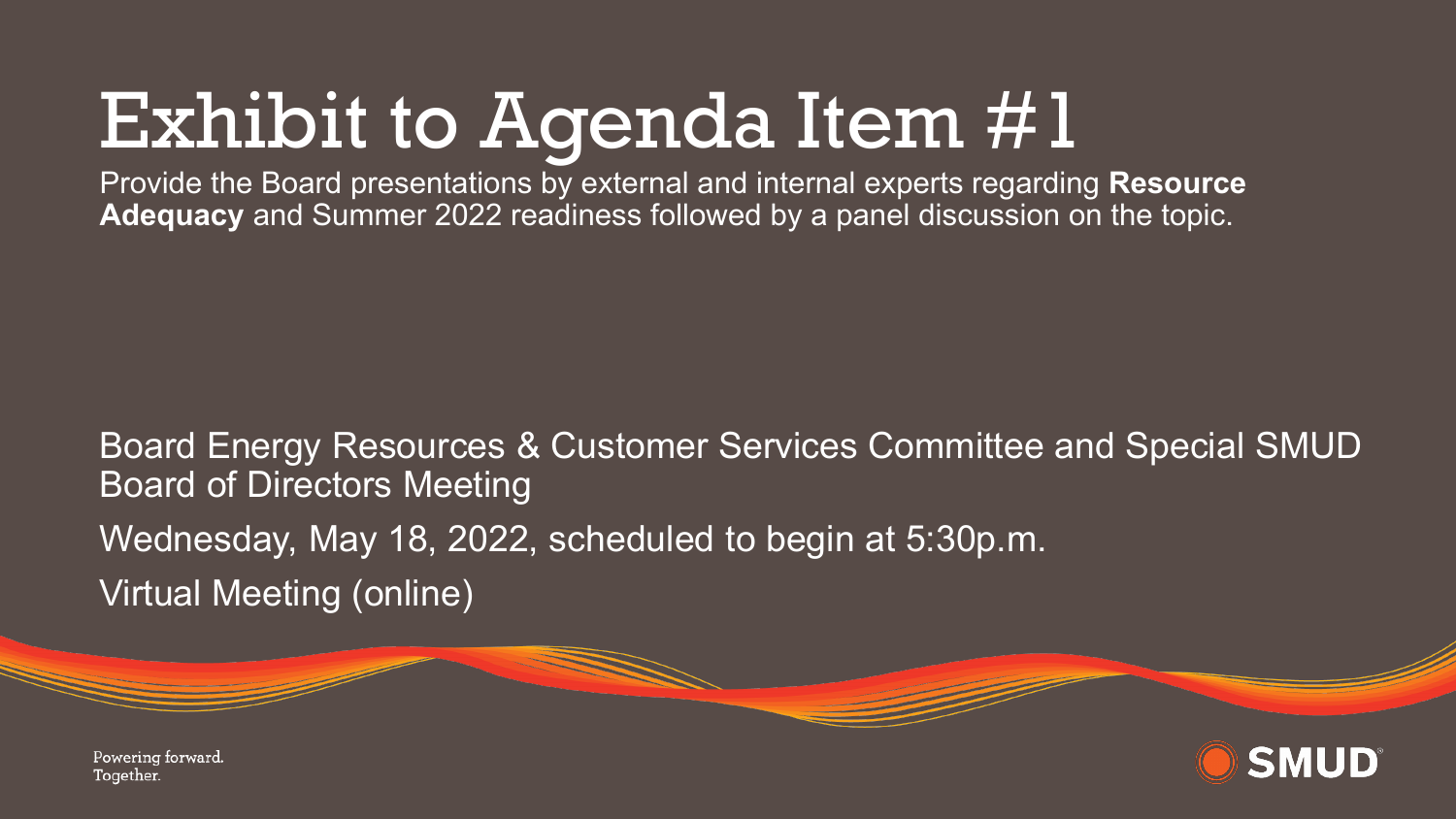## Agenda

- Our Markets
- Summer 2021 Recap
- SMUD Summer 2022 Setup
- Market Outlook for remainder of year
- Questions

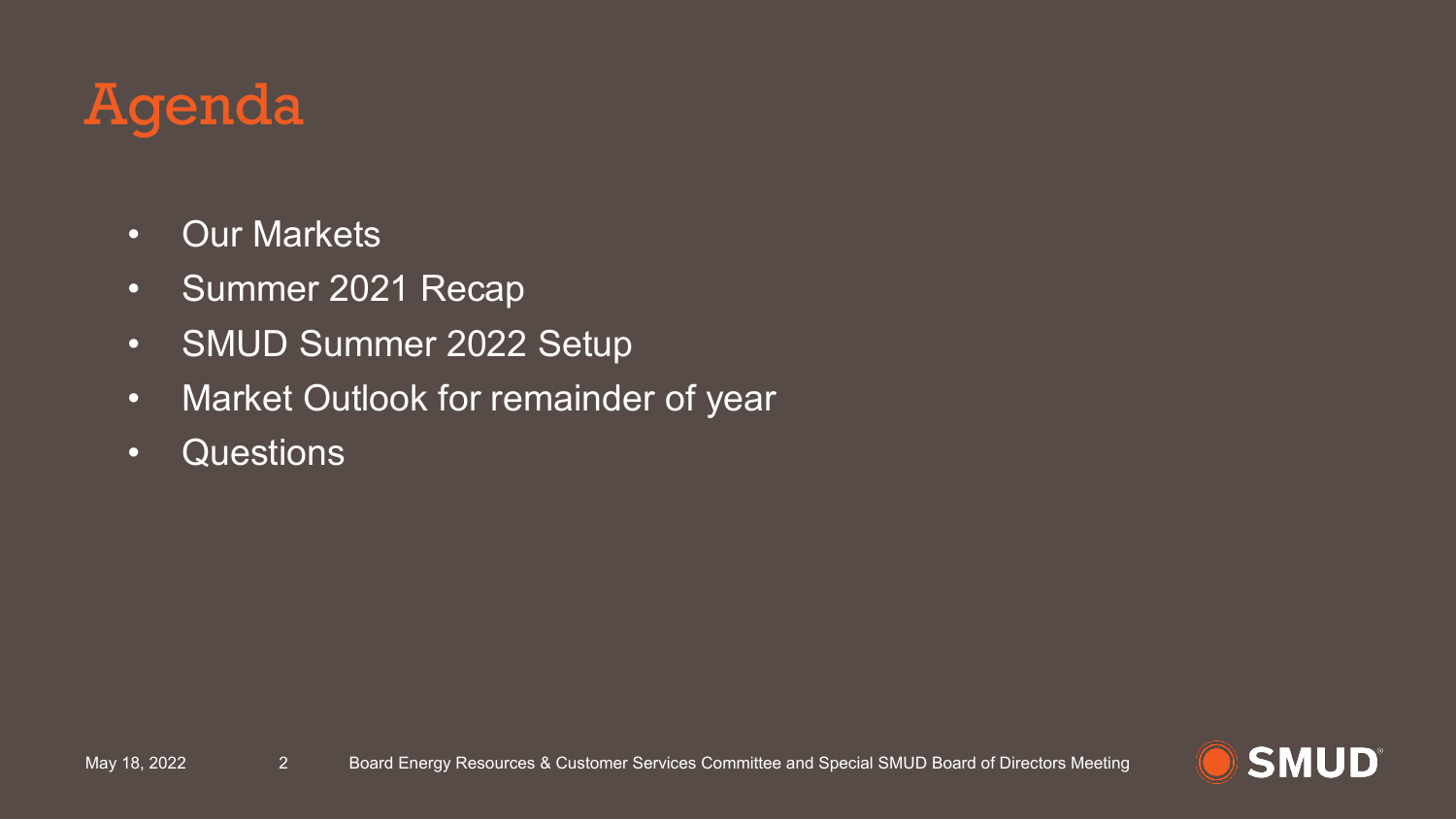## What is SMUD's Market Footprint?

**Bi-Lateral Market –** SMUD participates in energy markets in the Western Interconnect - from the Rocky Mountains west including parts of Canada and Mexico. Transactions from next hour to years' long complex Power Purchase Agreements (PPAs).

### **CAISO Energy Imbalance Market (EIM) -**

The EIM's advanced market system automatically finds low-cost energy to serve real-time consumer demand across the west. Since its launch in 2014, the EIM has enhanced grid reliability and generated cost savings for its participants. Besides its economic advantages, the EIM improves the integration of renewable energy, which leads to a cleaner, greener grid.

The EIM serves as SMUD's primary Realtime Energy Market. SMUD went live in April of 2019 with the remainder of Balancing Authority of Northern California (BANC) joining in April of 2021. Tuscon Electric Power and Bonneville Power Administration joined the market on 5/3/22.



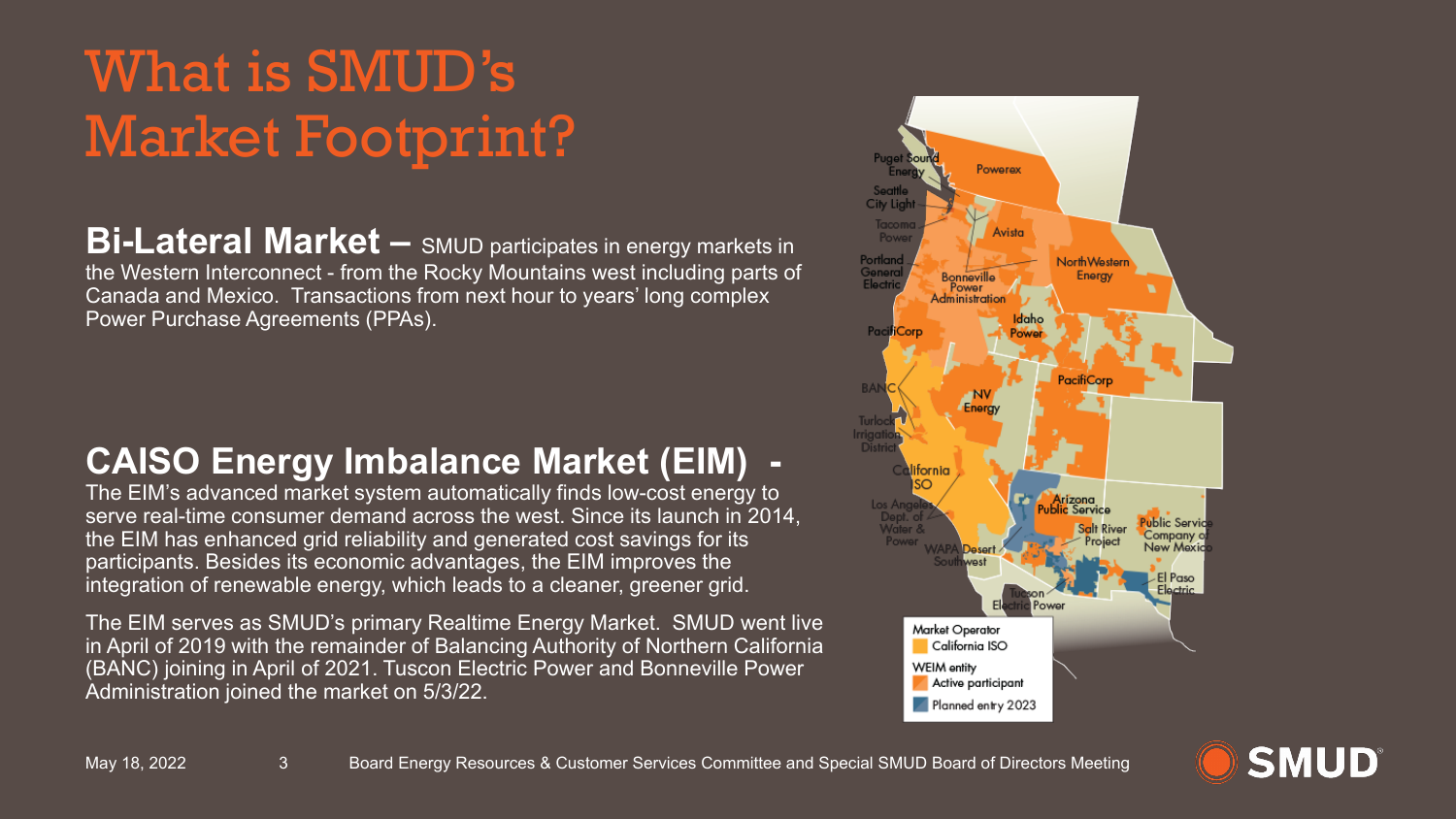### How does EIM dispatch?

*Every 5 minutes Automatic Dispatch System (ADS) signals are delivered to resources and energy moves across Balancing Authorities (BAs)*





Board Energy Resources & Customer Services Committee and Special SMUD Board of Directors Meeting

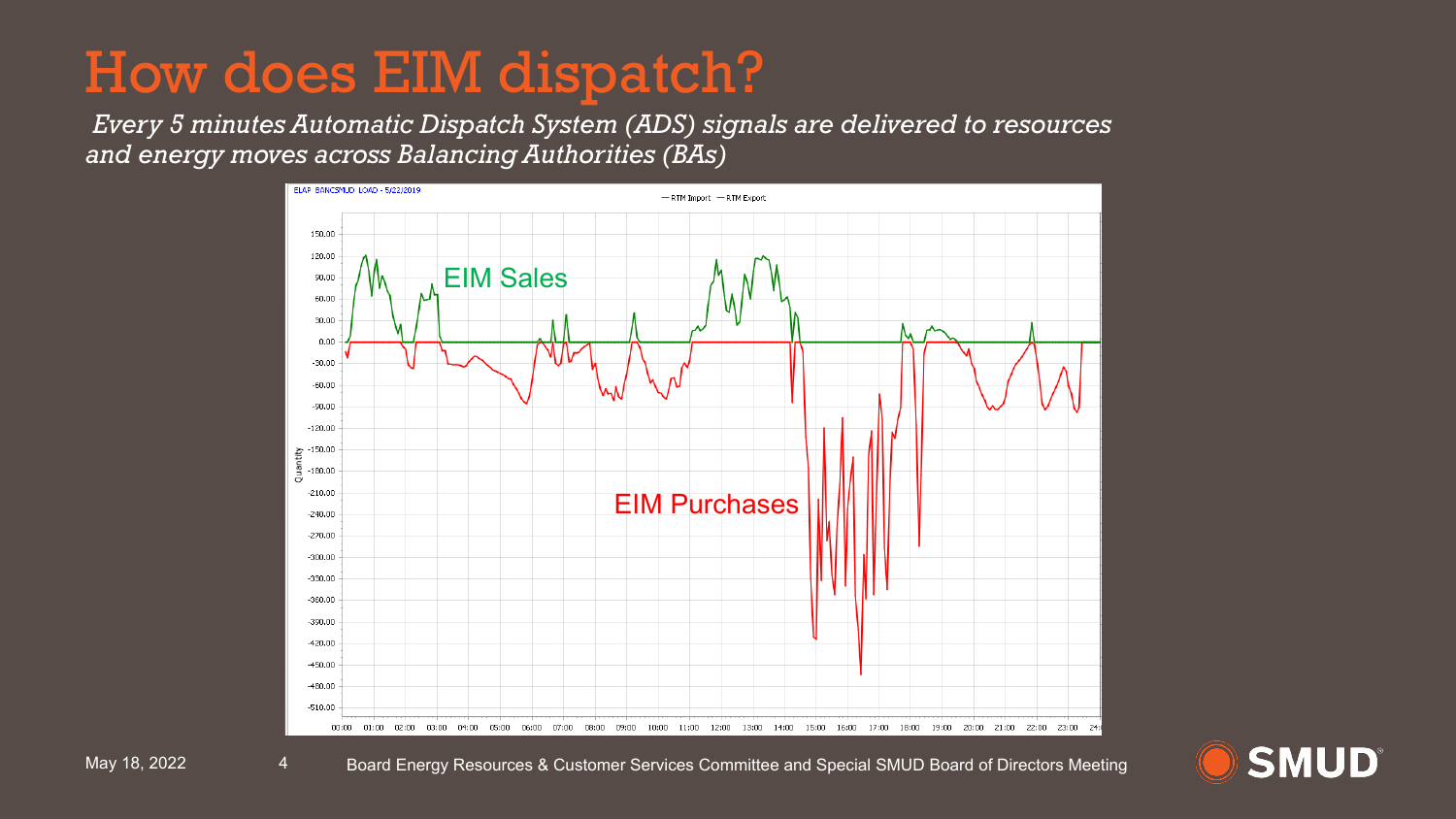## 2021 Summer Recap

- The events of August 2020 changed everything in the West. 2021 saw the implementation of new market rules by CAISO
- Peak SMUD load of 3,019 MWs at 5 pm on June 18th, 2021. The only June peak in the last 10 years
- Several events led to strained operating conditions
- Smoke likely impeded higher peaks in July and Aug as well as negatively affected solar generation

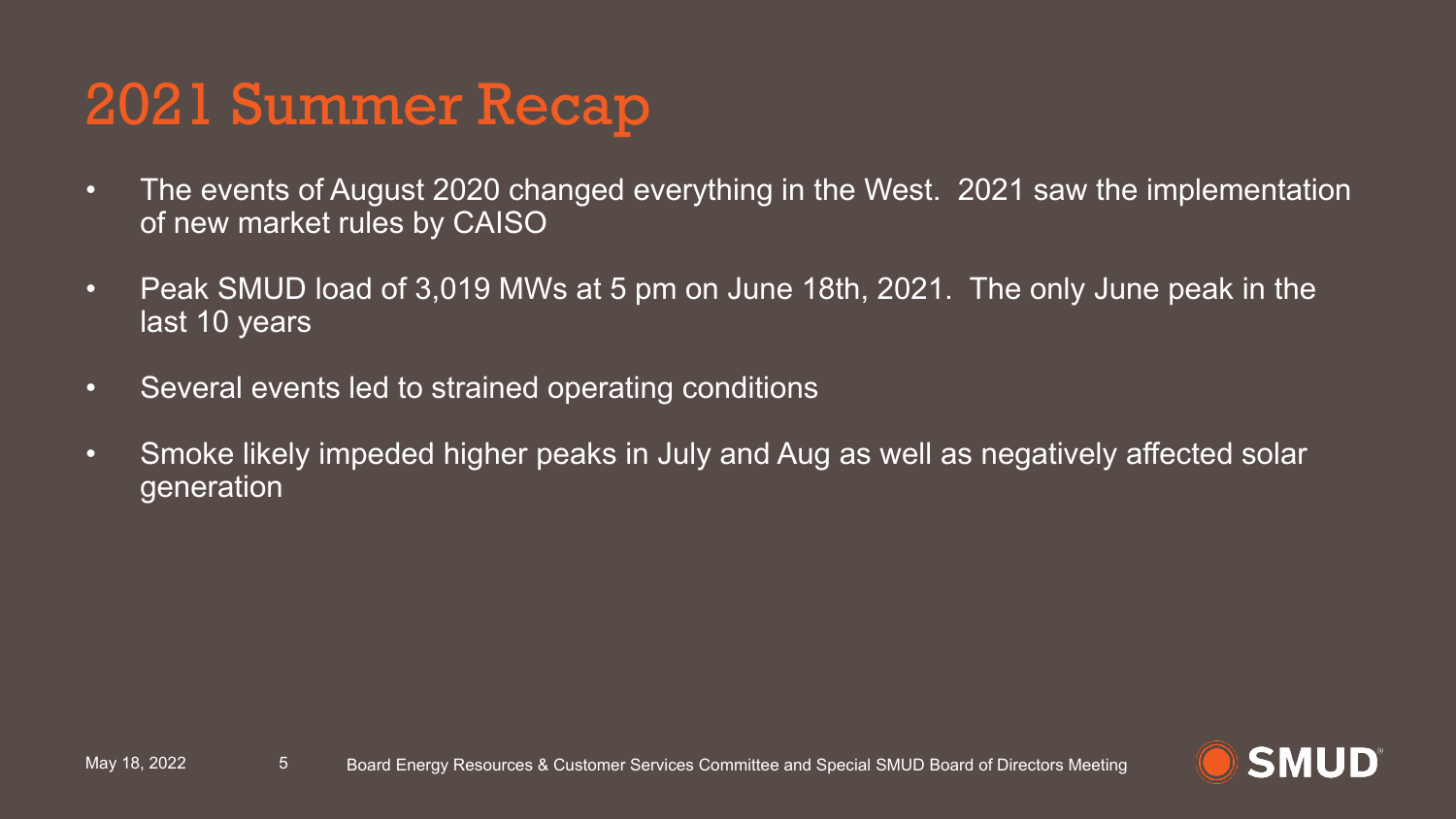## Summer 2021 Summer Events

#### Bootleg Fire – July 2021

- Impact to California California Oregon Intertie (COI)
	- Reduced COI to less than 10% of capacity (approximately 4,000 mw cut to California)
	- Significant impact to multiple CA entities (CAISO, BANC, etc.)
- SMUD was curtailed 300 MWs of energy flowing from the Pacific Northwest

#### Dixie Fire – July 2021

- 2nd largest wildfire in CA history
- Minimal impact on SMUD Operations (impacts to peak load and solar generation due to smoke)
- Caldor Fire August 2021
	- Activation of SMUD's Emergency Operations Center
	- Evacuation of SMUD facilities and relocation of field personnel
	- Came within a few miles of multiple SMUD assets (Union Valley Switchyard, Ice House, Jones Fork, etc.)

#### Potential For Similar Challenges in 2022

- Moderate to extreme drought conditions throughout state
- Limited precipitation (driest January-April on record) across much of N. California
- Fuel moisture levels lower than normal
- Potential interruptions to internal hydro resources (Upper American River Project) and external (COI) due fires

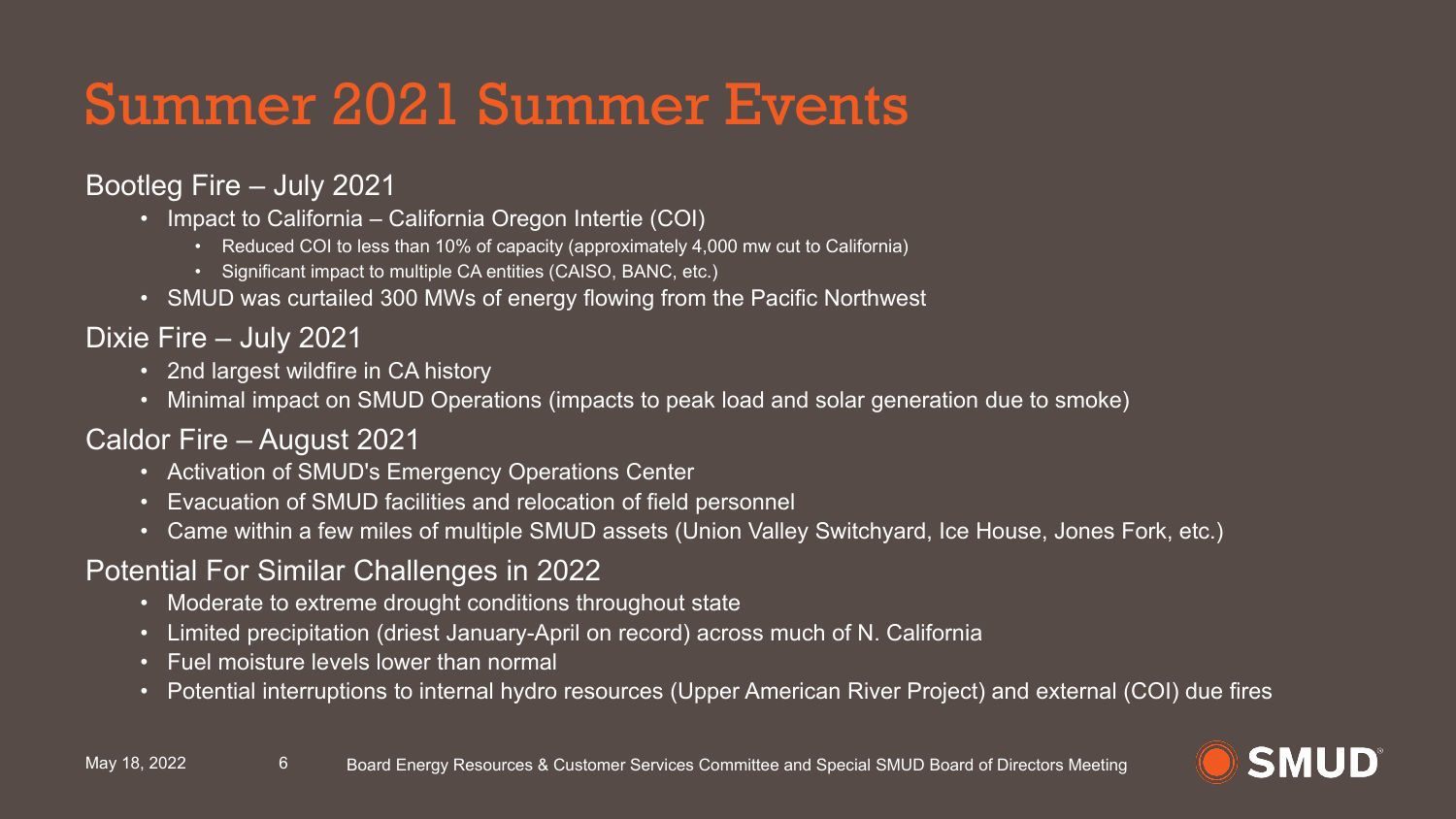### Serving SMUD Load on a peak day – June 2021



May 18, 2022 7 Board Energy Resources & Customer Services Committee and Special SMUD Board of Directors Meeting

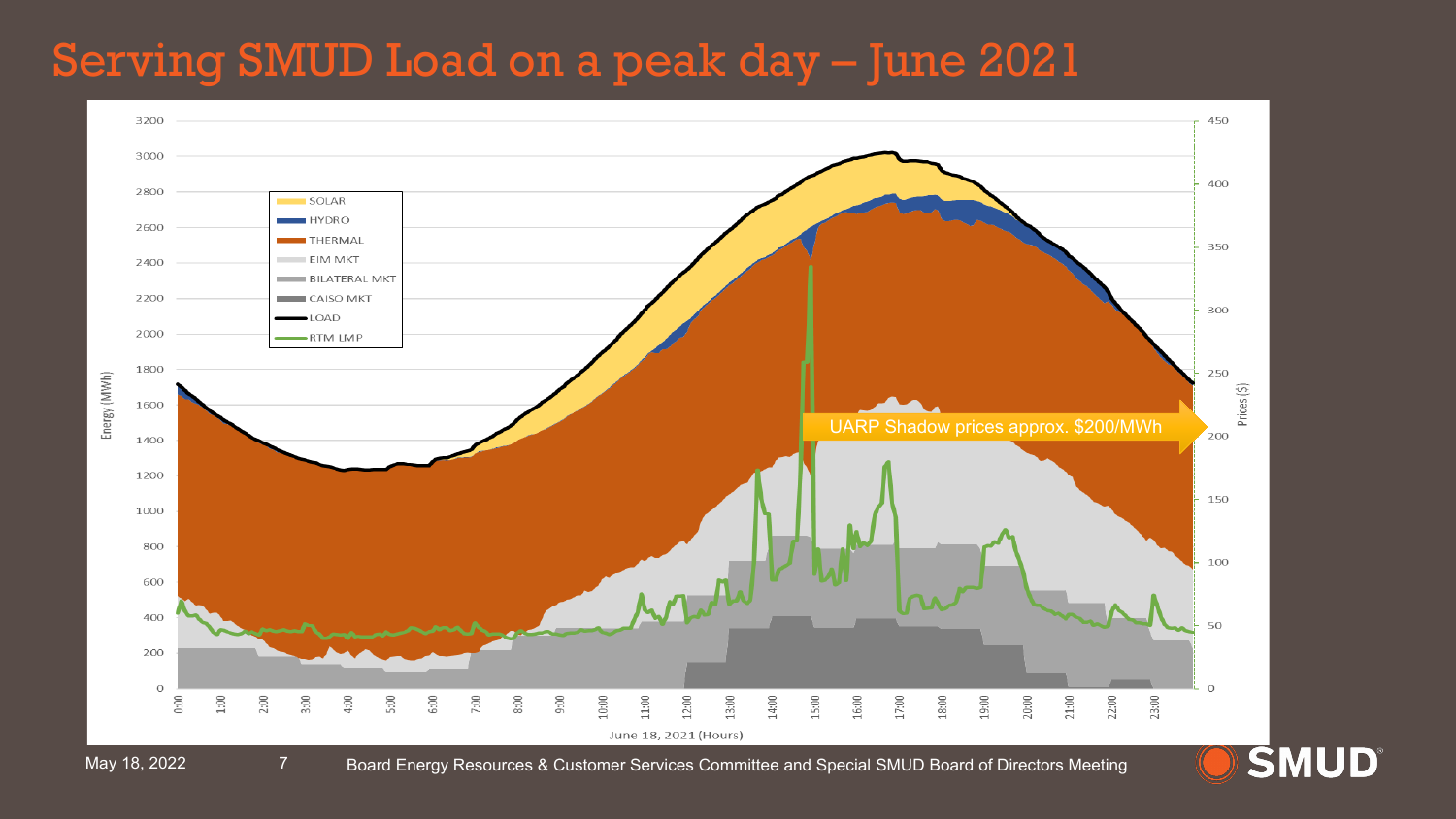### Serving SMUD Peak Load During COI transmission curtailment – Summer 2021



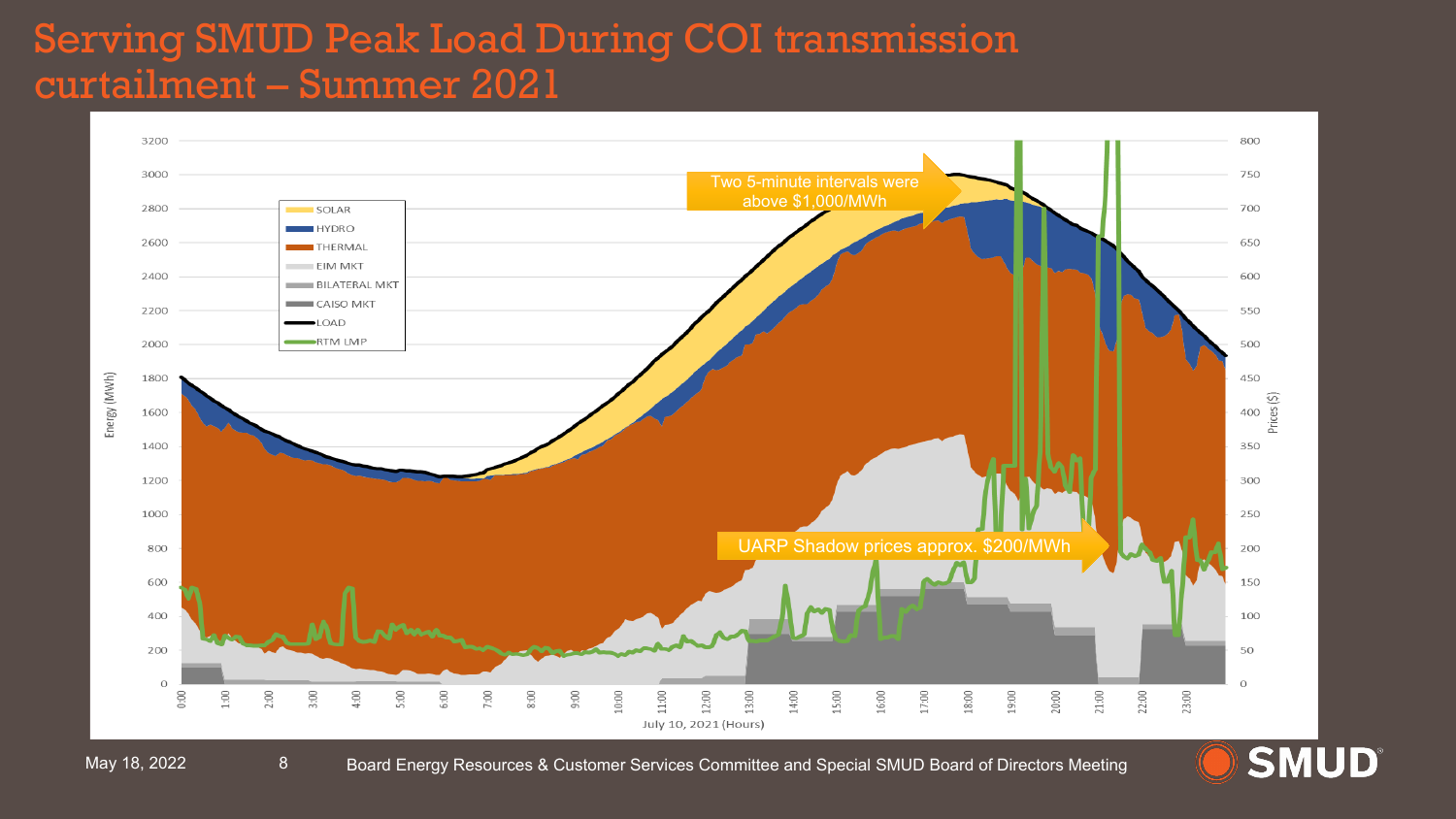### Changes in Resource Adequacy (RA) Plan from 2021 to 2022

|                                 | <b>Jul-21</b> | $%$ of<br><b>Portfolio</b> | <b>Jul-22</b> | $%$ of<br><b>Portfolio</b> | <b>Change</b><br>2021-2022 |                  |
|---------------------------------|---------------|----------------------------|---------------|----------------------------|----------------------------|------------------|
| Load                            | 2,870         |                            | 2,874         |                            | $\overline{4}$             |                  |
| <b>RA Obligation</b>            | 3,249         |                            | 3,255         |                            | $6\phantom{1}$             |                  |
| <b>Resource Locations</b>       |               |                            |               |                            |                            | Reductions*      |
| <b>SMUD/BANC</b>                | 2,256         | 69.4%                      | 2,150         | 66.1%                      | (106)                      |                  |
| <b>SMUD Gen</b>                 | 1,998         | 61.5%                      | 1,892         | 58.1%                      | (106)                      |                  |
| <b>Sutter</b>                   | 258           | 7.9%                       | 258           | 7.9%                       |                            |                  |
| <b>CAISO</b>                    | 440           | 13.5%                      | 417           | 12.8%                      | (23)                       |                  |
| <b>Energy (RPS)</b>             | 190           | 5.8%                       | 167           | 5.1%                       | (23)                       |                  |
| Non-RA                          | 250           | 7.7%                       | 250           | 7.7%                       |                            | <b>Additions</b> |
| <b>Western Area Power Admin</b> | 320           | 9.8%                       | 298           | 9.2%                       | (22)                       |                  |
| <b>Pacific Northwest</b>        | 154           | 4.7%                       | 337           | 10.4%                      | 183                        |                  |
| <b>Desert Southwest</b>         | 92            | 2.8%                       | 59            | 1.8%                       | (33)                       |                  |
| <b>Total Resources</b>          | 3,262         |                            | 3,261         |                            | $-1$                       |                  |

**\*** Changes predominantly due to Effective Load Carrying Contribution adjustments

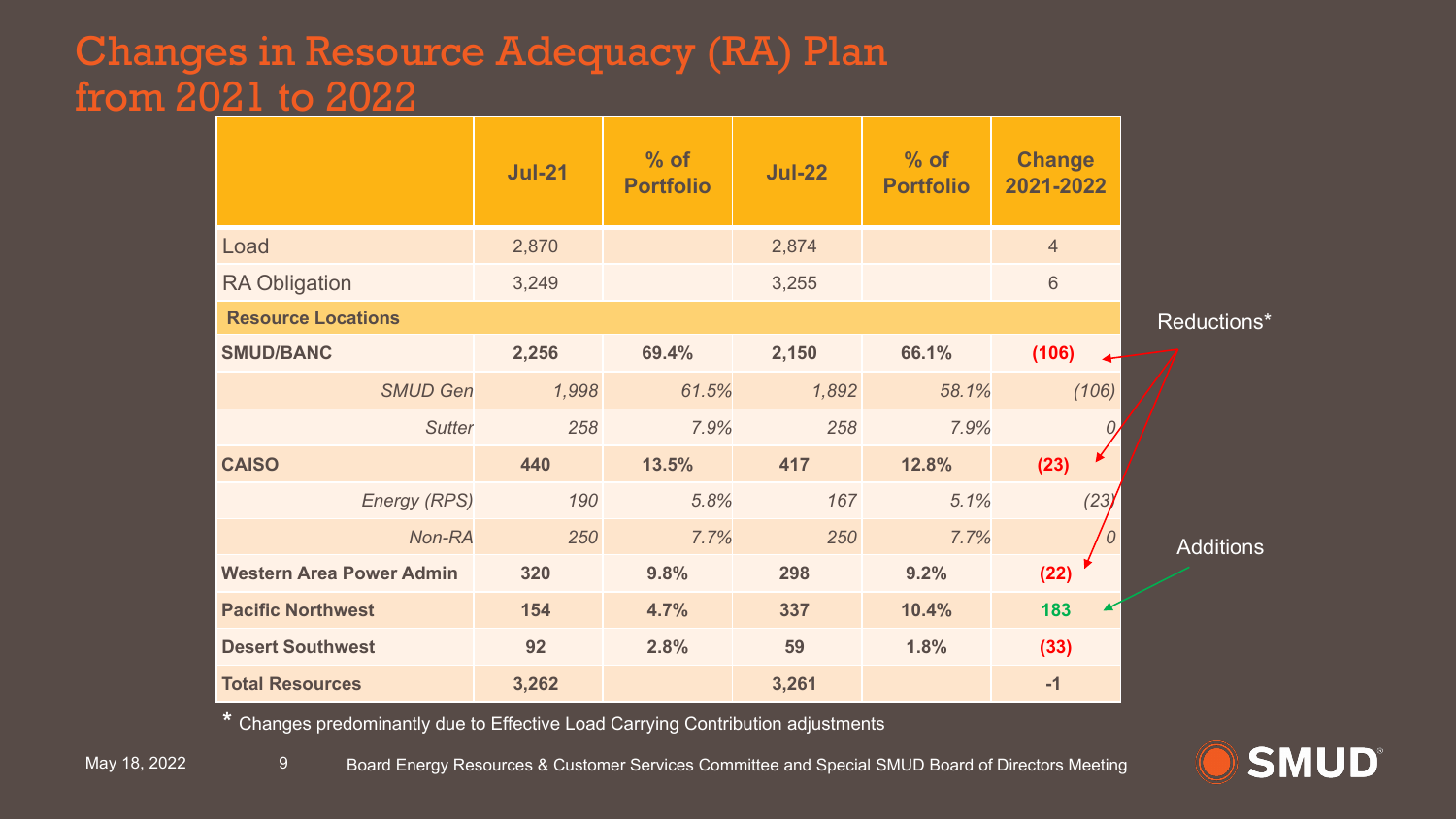### Geographic diversity of 2022 RA Plan



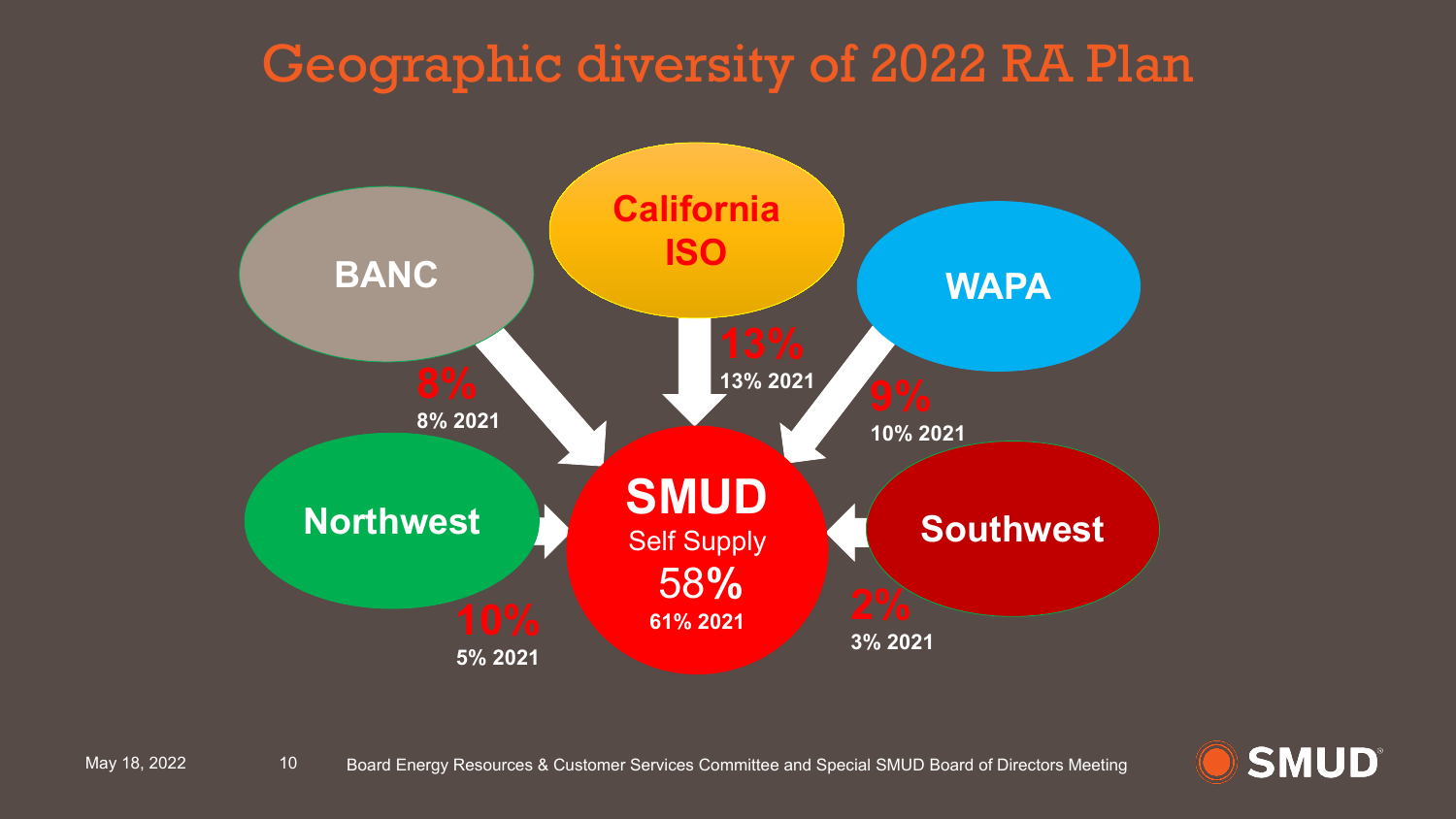### Renewable Project Updates

#### Drew Solar Power Purchase Agreement – 100 MW

- Scheduled commercial operation date of Dec. 31, 2021 delayed to December 2022
	- Due to force majeure claims surrounding supply chain constraints caused by changes in Federal regulatory **requirements**
- Partial commercial operations for markets in July 2022
	- This could allow SMUD to receive some benefits from up to 82 MW of the project prior to full Commercial Operational Date

Coyote Creek (formerly Sacramento Valley Energy Center) Solar and Storage Power Purchase Agreement – 200 MW / 100 MW

- Scheduled commercial operation date of Dec. 31, 2023 delayed to June 2024
	- Due to permitting delays and supply chain constraints caused by recent changes in Federal regulatory requirements
- Sloughhouse Solar Power Purchase Agreement 50 MW
	- Scheduled commercial operation date of Dec. 31, 2023 delayed to June 2024
		- Due to permitting delays and supply chain constraints caused by recent changes in Federal regulatory requirements

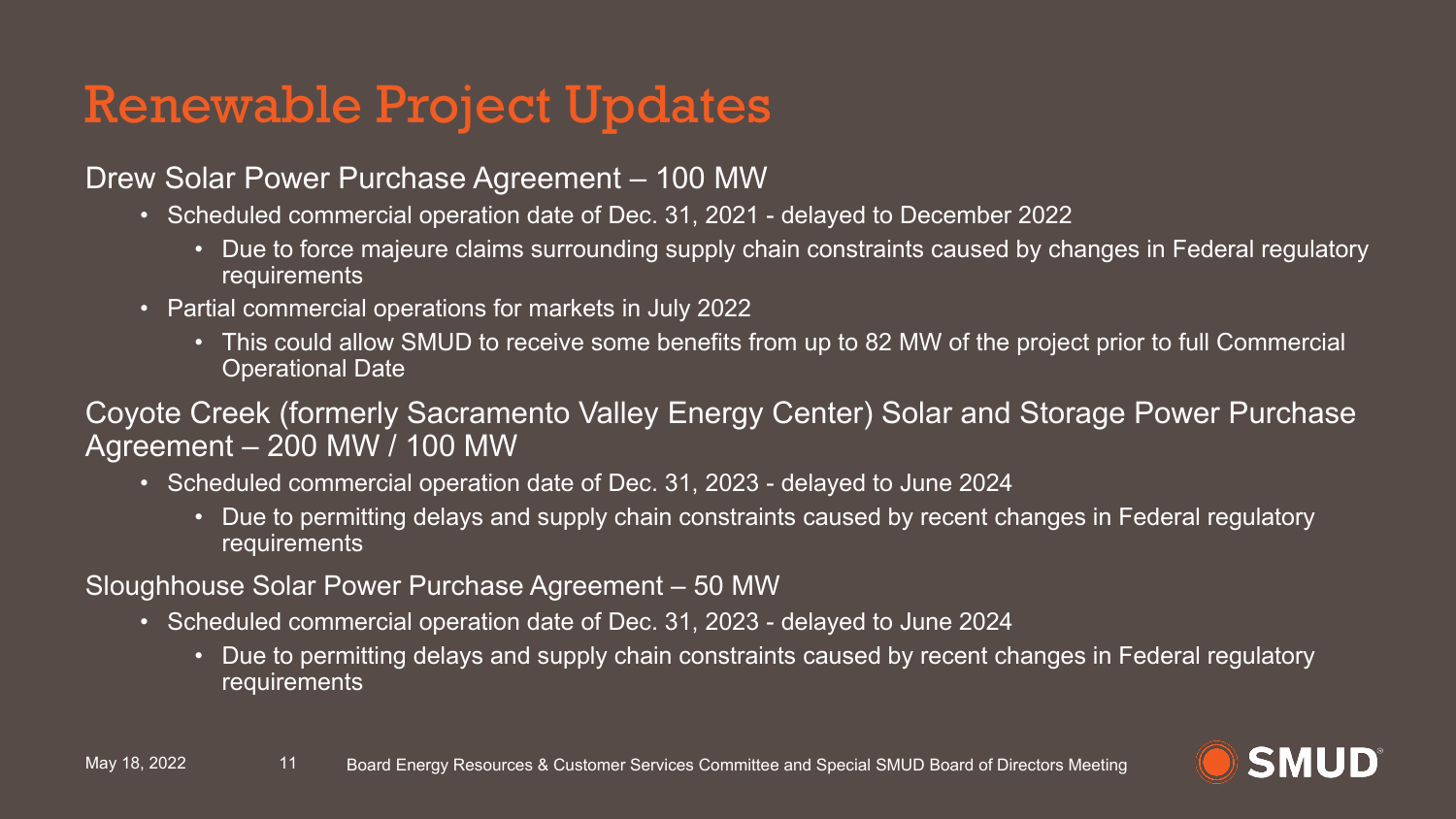### Renewable Project Updates

Elverta Area Solar and Storage Request For Offers

- Request for Qualifications issued 10/2021
- Request for Offers issued 12/2021 to 13 shortlisted bidders from Request for **Qualifications**
- Offers came in from 5 companies in 2/2022 with initial evaluation completed and best and final offers due from 3 shortlisted companies in 5/2022
- Notify winning bids with Letter of Intent by 6/2022
- Complete PPA negotiations by 11/2022
- Request Board approval for California Environmental Quality Act and Purchase Power Agreement/Large Generator Interconnection Agreement in 12/2022

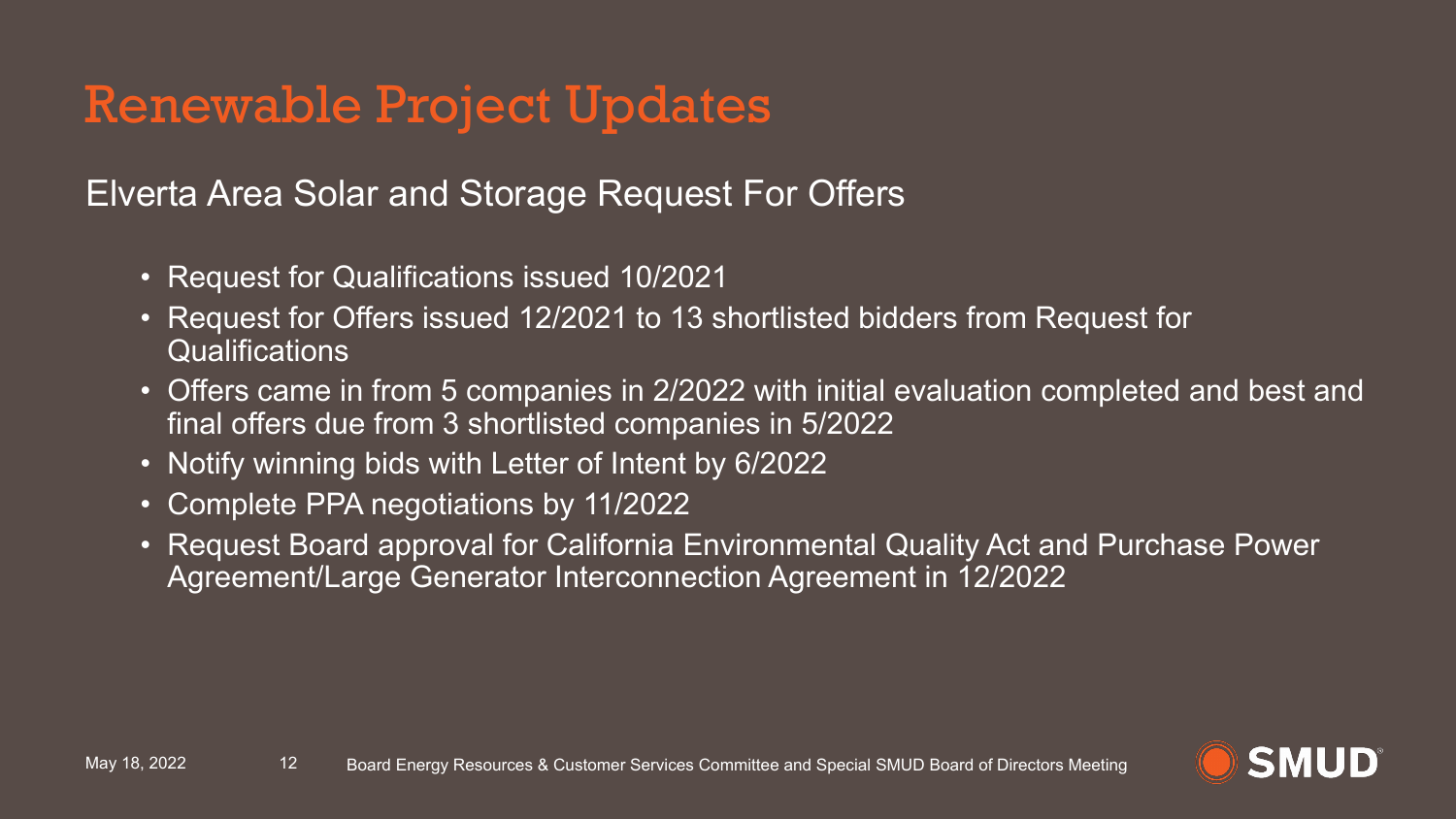### Market Outlook Summer 2022

- BANC/SMUD Summer Readiness Cautiously optimistic
- RA Market pricing continues to be at historic highs
	- September 2022 RA broker quote @ \$42.50 KW/month
- Market uncertainty is reflected in elevated energy prices
	- Northwest Heavy Load for July 2022 traded  $@$  \$134.00 (July 2021  $@$  \$129.00)
	- Northwest Heavy Load for August 2022 traded  $@$  \$217.00 (Aug 2021  $@$  \$172.50)
	- Prices in Desert Southwest, as well as internal CAISO pricing hubs, are also at significantly higher prices as compared to 2021 prices
	- Natural Gas prices are higher for 2022 and increasing the pressure on power prices (July 2021 \$5.08, July 2022 \$8.62)
- Required Actions
	- 100MW RA need for July & August 2022, fully supplied for all other months

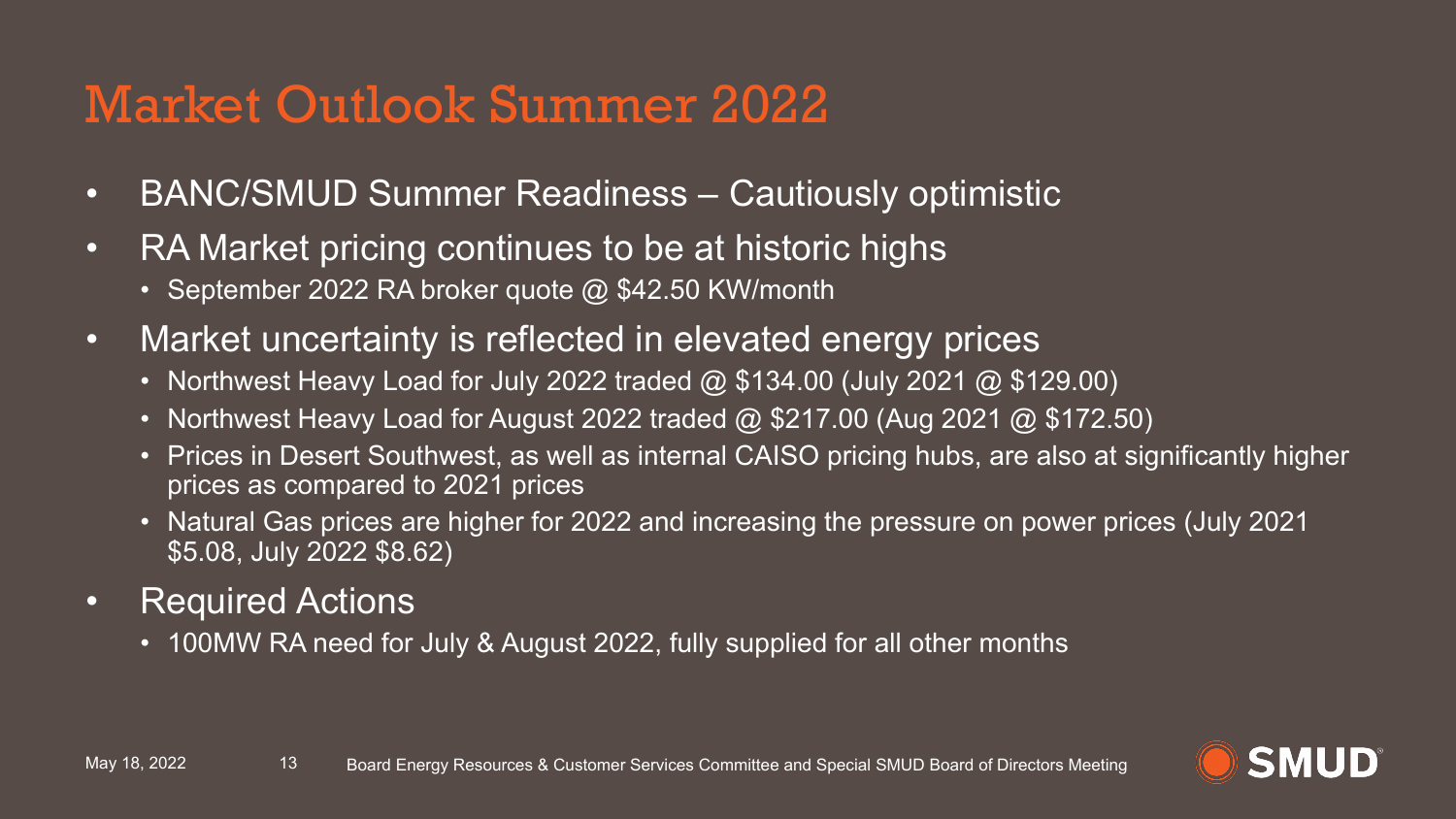### RA Prices



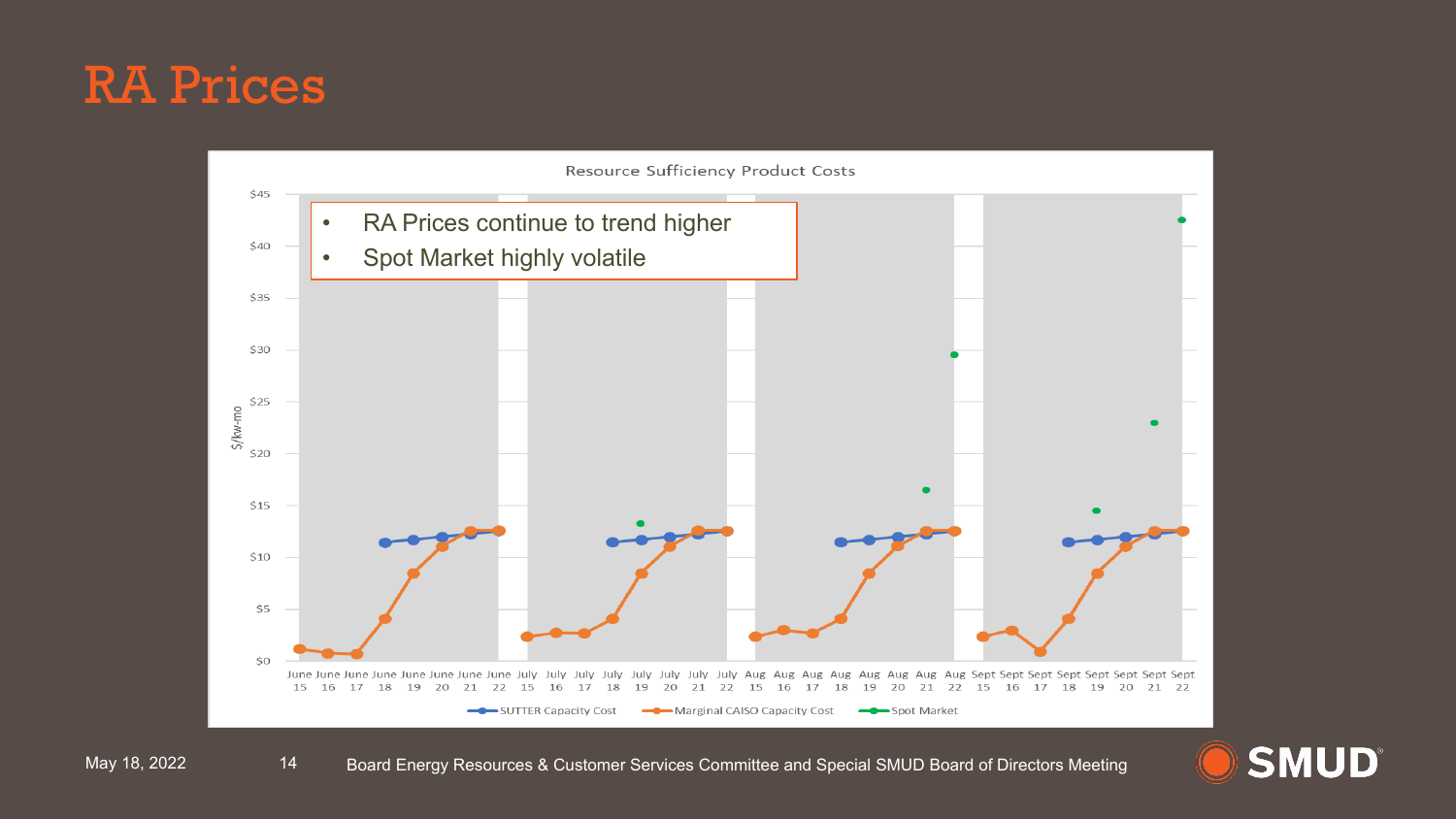### Market Outlook Summer 2022 - continued

There are three important regions to consider for hydrological conditions:

- Upper American River Project (UARP) SMUD-owned hydro generation
- Western Area Power Administration (WAPA) Central Valley Project (CVP) hydro generation contracted with WAPA from across California
- Pacific Northwest (PNW) hydro generation in Oregon, Washington and British Columbia

| <b>Area</b>       | <b>Precipitation as</b> | <b>Precipitation as rain</b> |
|-------------------|-------------------------|------------------------------|
| (as of 5/10/2022) | snowpack (% of normal)  | (% of normal)                |
| <b>UARP</b>       | 38                      | 92                           |
| <b>CVP</b>        | 44                      | 86                           |
| <b>PNW</b>        | 110                     | 100                          |

California long-term hydro deficits continue in 2022 resulting in constrained operations through the summer

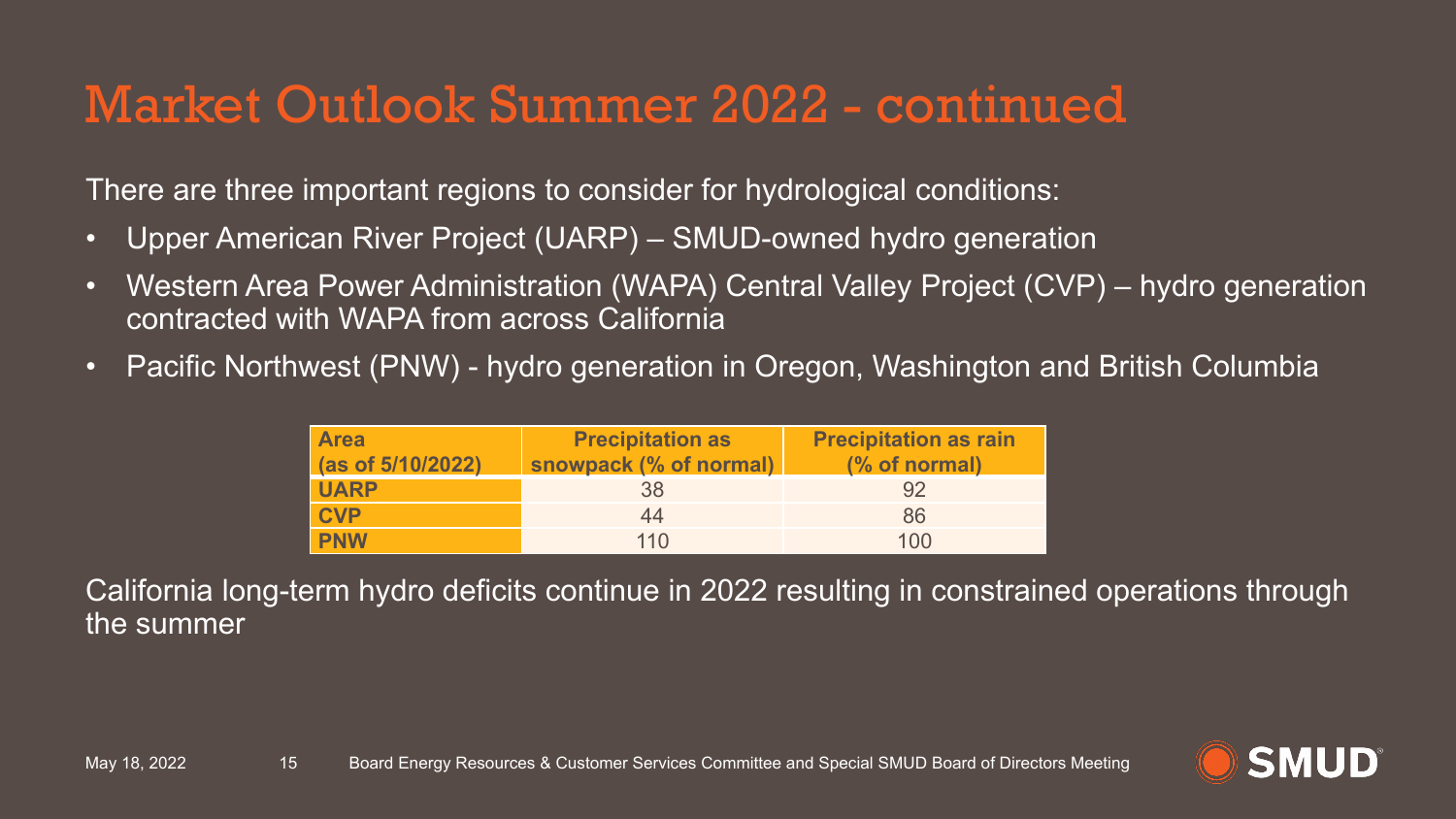### Additional Pressure on Supply/Demand

|                                                                                                                     | <b>Pressure on Prices</b> |
|---------------------------------------------------------------------------------------------------------------------|---------------------------|
| <b>Thermal Plant Retirements</b>                                                                                    |                           |
| <b>Higher CPUC RA</b><br>requirements                                                                               |                           |
| <b>Revised Effective Load</b><br><b>Carrying Capabilities</b><br>(ELCC) and Net Qualifying<br><b>Capacity (NQC)</b> |                           |
| Market rule changes                                                                                                 |                           |
| Northwest RA program                                                                                                |                           |
| <b>Community Choice</b><br><b>Aggregator Maturity</b>                                                               |                           |
| <b>Battery build out</b>                                                                                            |                           |
| <b>State Initiatives</b>                                                                                            |                           |